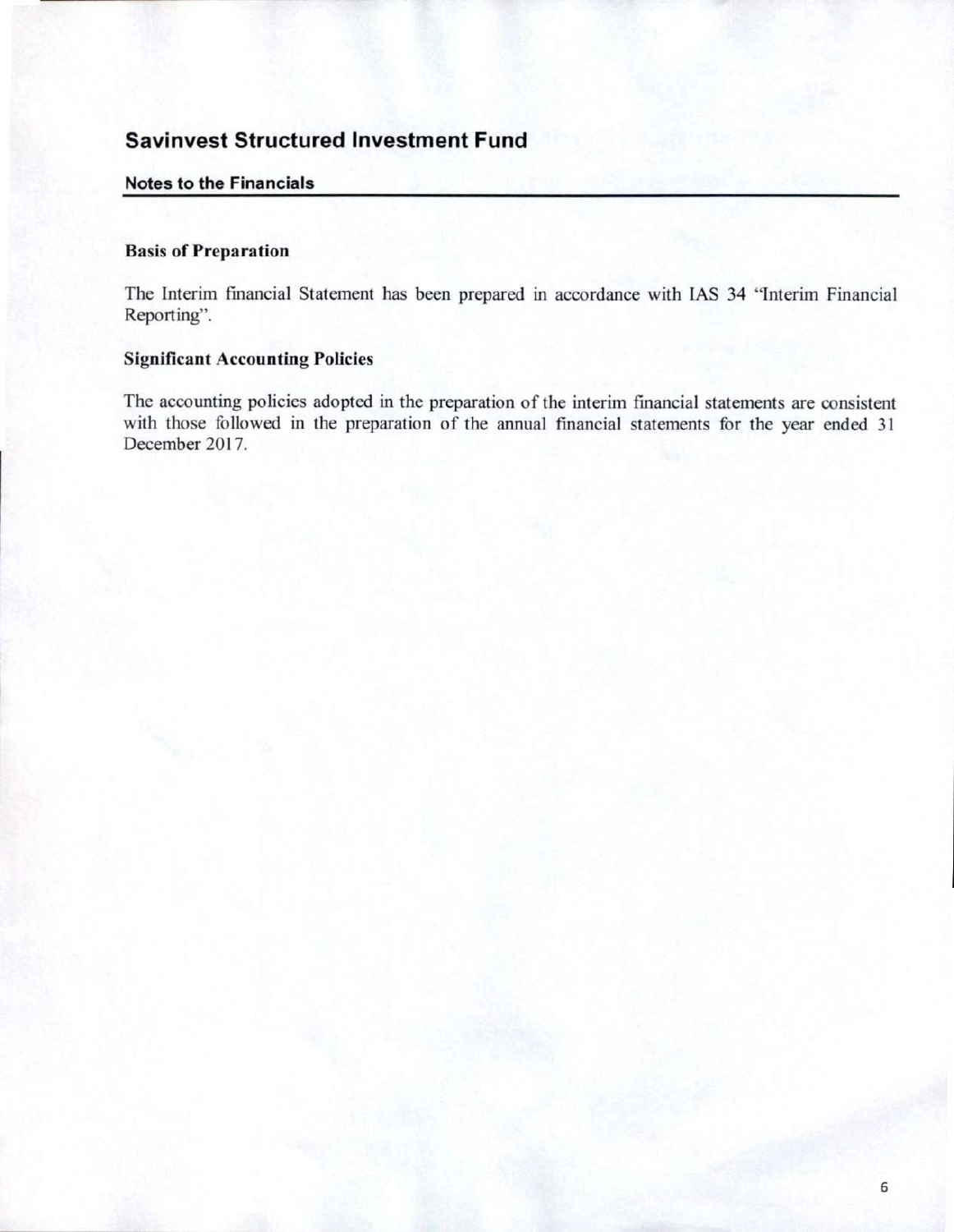### **Summarised Statement of Cash Flows**

|                                                       | <b>Unaudited for</b><br>6 months ended<br>30 June 2018<br><b>TTS</b> | <b>Audited for</b><br>12 months ended<br>31 December 2017<br><b>TTS</b> | <b>Unaudited for</b><br>6 months ended<br>30 June 2017<br><b>TTS</b> |
|-------------------------------------------------------|----------------------------------------------------------------------|-------------------------------------------------------------------------|----------------------------------------------------------------------|
| Net cash inflow/ (outflow) from operating activities  | 11,810,573                                                           | (4, 633, 310)                                                           | (10,081,672)                                                         |
| Net cash inflow/ (outflow) from financing activities  | 5,321,720                                                            | (7, 269, 923)                                                           | 2,002,634                                                            |
| Net increase/ (decrease) in cash and cash equivalents | 17, 132, 293                                                         | (11,903,233)                                                            | (8,079,038)                                                          |
| Cash and cash equivalents at beginning of year        | 5,959,374                                                            | 17,862,607                                                              | 17,862,607                                                           |
| Cash and cash equivalents at end of year              | 23,091,667                                                           | 5,959,374                                                               | 9,783,569                                                            |
| <b>Represented by:</b>                                |                                                                      |                                                                         |                                                                      |
| Cash at bank                                          | 20,855,389                                                           | 4,082,543                                                               | 8,164,009                                                            |
| Income funds                                          | 2,136,278                                                            | 1,876,831                                                               | 1,619,560                                                            |
|                                                       | 23,091,667                                                           | 5,959,374                                                               | 9,783,569                                                            |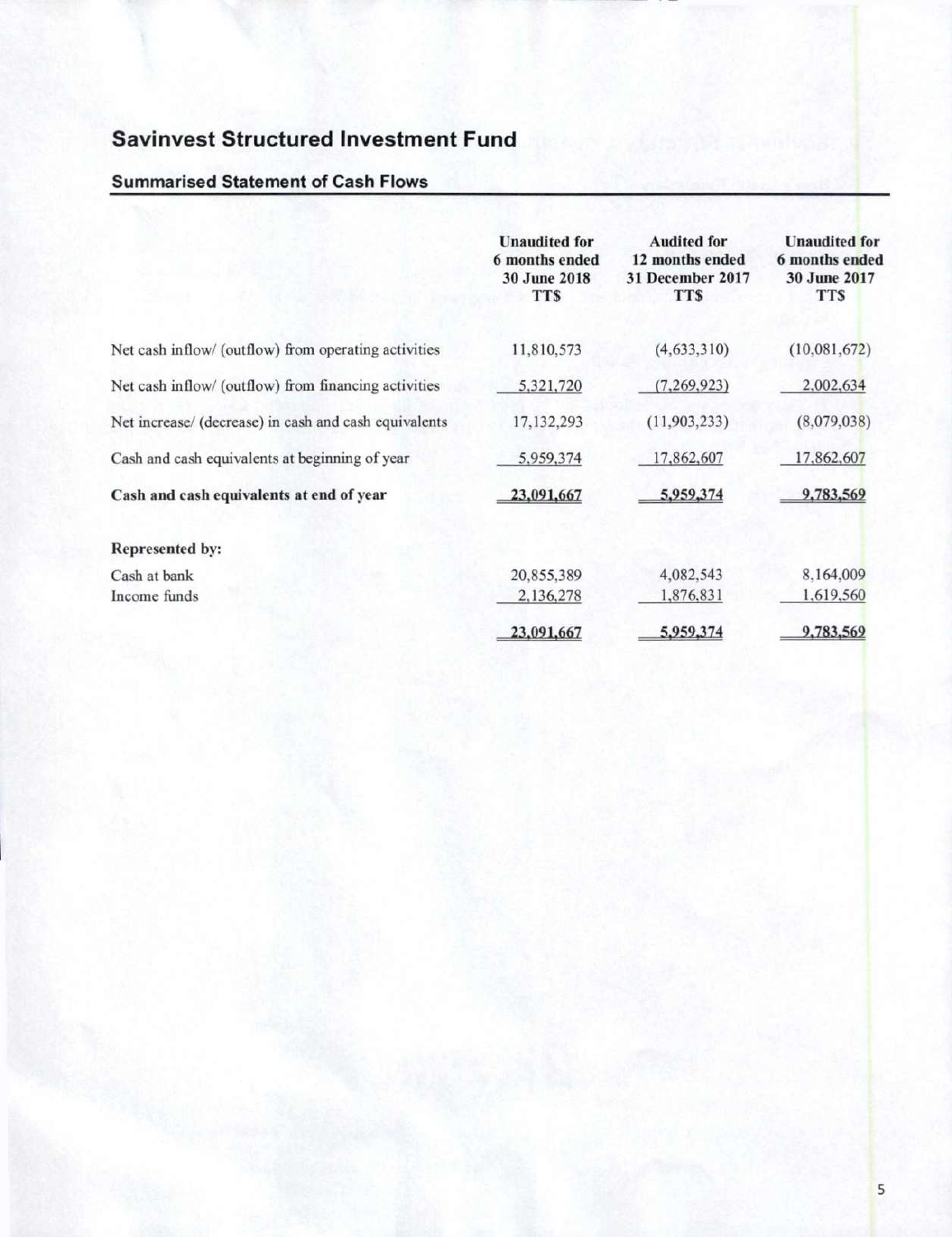## Statement of Changes in Net Assets attributable to unit holders

| Unaudited for 6 months ended 30 June 2018              | Number of<br>units | Capital<br>account<br><b>TTS</b> | Movement in<br><b>Net assets</b><br>attributable to<br>unit holders<br><b>TTS</b> | <b>Net assets</b><br>attributable to<br>unit holders<br><b>TTS</b> |
|--------------------------------------------------------|--------------------|----------------------------------|-----------------------------------------------------------------------------------|--------------------------------------------------------------------|
| Balance at beginning of year                           | 889,490            | 88,949,056                       | 6,919,057                                                                         | 95,868,113                                                         |
| Issue of units                                         | 420,981            | 42,098,082                       | $\frac{1}{2}$                                                                     | 42,098,082                                                         |
| Redemption of units                                    | (367,087)          | (36, 708, 728)                   | $\cdots$                                                                          | (36, 708, 728)                                                     |
| Distributions reinvested                               | 7,596              | 759,643                          | --                                                                                | 759,643                                                            |
| Decrease in net assets attributable to<br>Unit-holders | $\cdots$           | --                               | 1,260,803                                                                         | 1,260,803                                                          |
| <b>Balance at 30 June 2018</b>                         | 950,980            | 95,098,053                       | 8,179,860                                                                         | 103.277.913                                                        |

|                                                        | Number of<br>units | Capital<br>account<br><b>TTS</b> | <b>Movement</b> in<br>Net assets<br>attributable to<br>unit holders<br><b>TTS</b> | <b>Net assets</b><br>attributable to<br>unit holders<br><b>TTS</b> |
|--------------------------------------------------------|--------------------|----------------------------------|-----------------------------------------------------------------------------------|--------------------------------------------------------------------|
| Audited for 12 months ended 31 December 2017           |                    |                                  |                                                                                   |                                                                    |
| Balance at beginning of year                           | 944,965            | 94,496,544                       | 4,875,716                                                                         | 99,372,260                                                         |
| Issue of units                                         | 882,587            | 88,258,680                       |                                                                                   | 88,258,680                                                         |
| Redemption of units                                    | (954, 586)         | (95, 458, 564)                   | $\rightarrow$                                                                     | (95, 458, 564)                                                     |
| Distributions reinvested                               | 16,524             | 1,652,396                        |                                                                                   | 1,652,396                                                          |
| Increase in net assets attributable to<br>Unit-holders | $***$              | $-1$                             | 2,043,341                                                                         | 2,043.341                                                          |
| <b>Balance at 31 December 2017</b>                     | 889,490            | 88,949,056                       | 6,919,057                                                                         | 95,868,113                                                         |
|                                                        | Number of<br>units | Capital<br>account<br><b>TTS</b> | <b>Movement</b> in<br>Net asset<br>attributable to<br>unit holders<br><b>TTS</b>  | <b>Net assets</b><br>attributable to<br>unit holders<br><b>TTS</b> |
| Unaudited for 6 months ended 30 June 2017              |                    |                                  |                                                                                   |                                                                    |
| Balance at beginning of year                           | 944,965            | 94,496,544                       | 4,875,716                                                                         | 99,372,260                                                         |
| Issue of units                                         | 594,539            | 59,453,919                       | --                                                                                | 59,453,919                                                         |
| Redemption of units                                    | (574, 344)         | (57, 434, 395)                   | --                                                                                | (57, 434, 395)                                                     |
| Distributions reinvested                               | 8,491              | 849,093                          | $+ +$                                                                             | 849,093                                                            |
| Decrease in net assets attributable to<br>Unit-holders |                    | --                               | (47, 306)                                                                         | (47, 306)                                                          |
| <b>Balance at 30 June 2017</b>                         | 973,651            | 97,365,161                       | 4,828,410                                                                         | 102,193,571                                                        |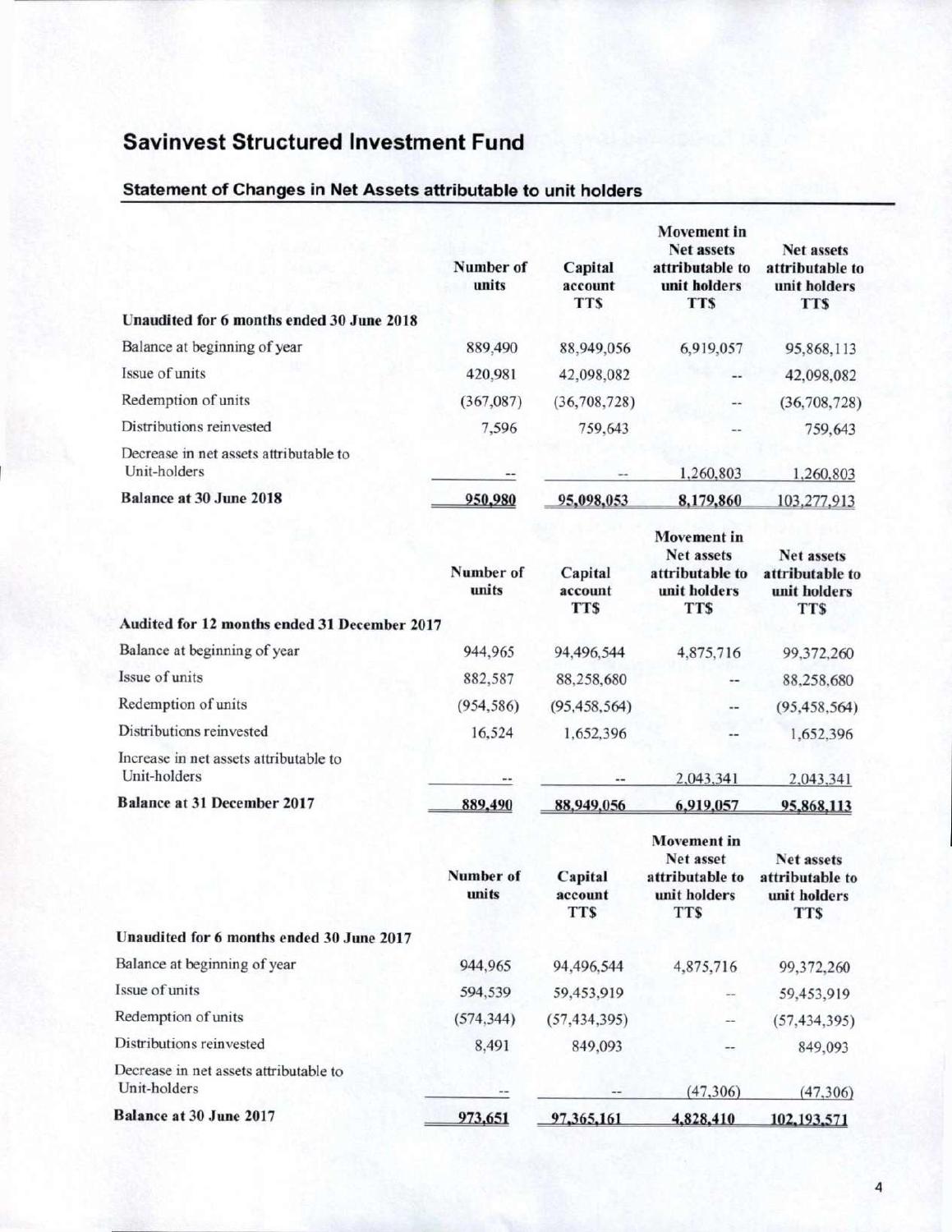### Summarised Statement of Comprehensive Income

|                                                                        | <b>Unaudited for</b><br>6 months ended<br><b>30 June 2018</b><br><b>TTS</b> | <b>Audited for</b><br>12 months ended<br><b>31 December 2017</b><br><b>TTS</b> | <b>Unaudited</b> for<br>6 months ended<br>30 June 2017<br><b>TTS</b> |
|------------------------------------------------------------------------|-----------------------------------------------------------------------------|--------------------------------------------------------------------------------|----------------------------------------------------------------------|
| <b>Total Operating Income</b>                                          | 1,993,960                                                                   | 4,407,323                                                                      | 2,064,380                                                            |
| <b>Total Operating Expense</b>                                         | (1,064,793)                                                                 | (1,933,907)                                                                    | (968, 891)                                                           |
| Net profit for the period before distributions                         | 929,167                                                                     | 2,473,416                                                                      | 1,095,489                                                            |
| Distributions to unit holders                                          | (827, 276)                                                                  | (1, 722, 436)                                                                  | (863, 683)                                                           |
| Net Gain for the period after finance costs                            | 101,891                                                                     | 750,980                                                                        | 231,806                                                              |
| Other comprehensive (loss)/income:                                     |                                                                             |                                                                                |                                                                      |
| Items that may be reclassified<br>subsequently to profit or loss       | 1,158,912                                                                   | 1,292,361                                                                      | (279, 112)                                                           |
| <b>Total Comprehensive loss attributable to</b><br><b>Unit-holders</b> | 1,260,803                                                                   | 2,043,341                                                                      | (47,306)                                                             |
| Increase/(Decrease) in net assets<br>attributable to Unit-holders      | 1,260,803                                                                   | 2,043,341                                                                      | (47, 306)                                                            |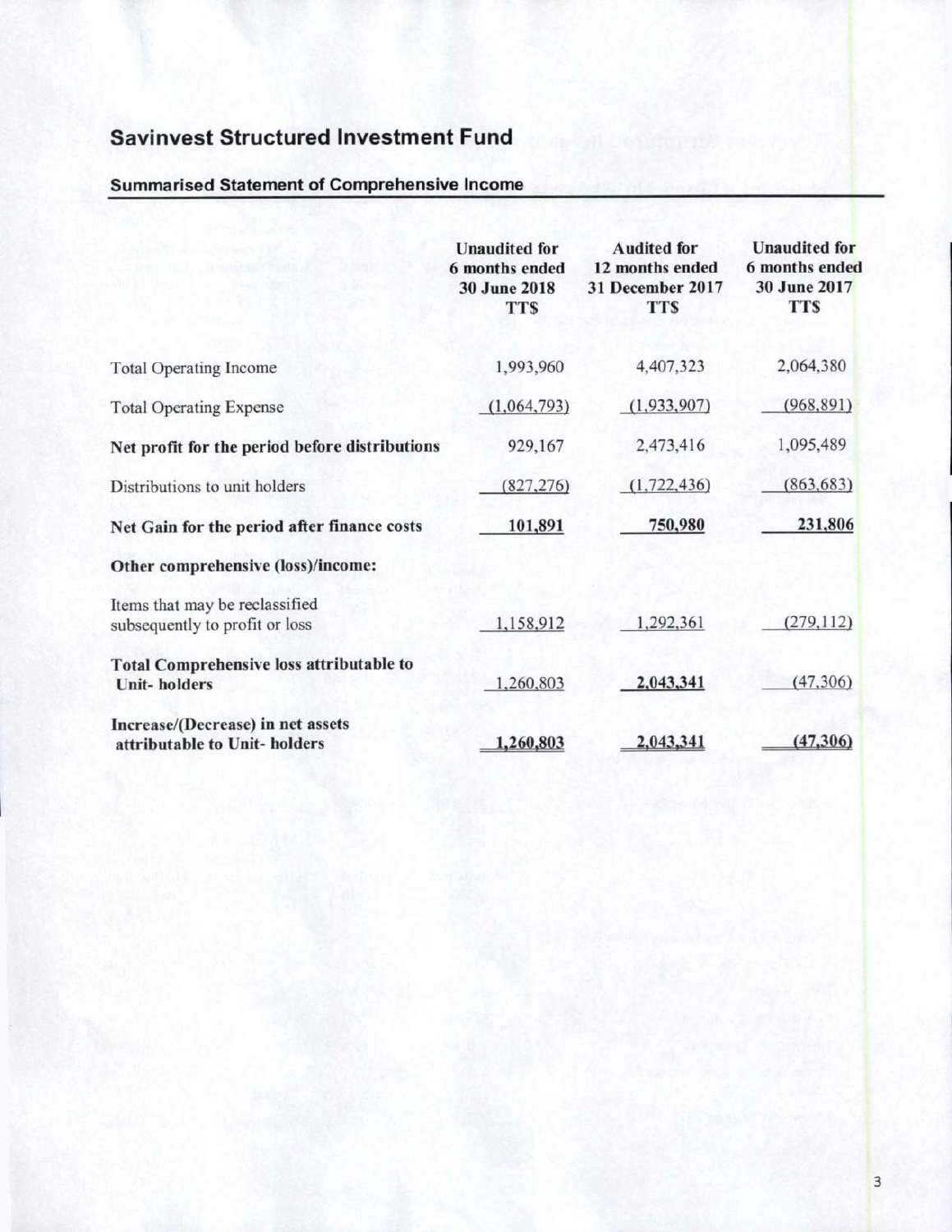### **Summarised Statement of Financial Position**

|                                                 | <b>Unaudited as at</b><br><b>30 June 2018</b><br><b>TTS</b> | <b>Audited as at</b><br>31 December 2017<br><b>TTS</b> | <b>Unaudited as at</b><br><b>30 June 2017</b><br><b>TTS</b> |
|-------------------------------------------------|-------------------------------------------------------------|--------------------------------------------------------|-------------------------------------------------------------|
| <b>Total Assets</b><br><b>Total Liabilities</b> | 103,860,035<br>(582, 122)                                   | 96,370,545<br>(502, 432)                               | 102,717,428<br>(523, 859)                                   |
| <b>Net Assets</b>                               | 103,277,913                                                 | 95,868,113                                             | 102,193,569                                                 |
| Net assets attributable to unit-holders         | 103,277,913                                                 | 95,868,113                                             | 102,193,569                                                 |
| <b>Represented by:</b>                          |                                                             |                                                        |                                                             |
| Number of participating units                   | 950,980                                                     | 889,490                                                | 973,651                                                     |
| Net asset value per unit                        | 108.60                                                      | 107.78                                                 | 104.96                                                      |

On 23<sup>rd.</sup> August, 2018, the Trustee of Savinvest Structured Investment Fund authorised these financial statements for issue.

July 8 Prestee

M)

Trustee